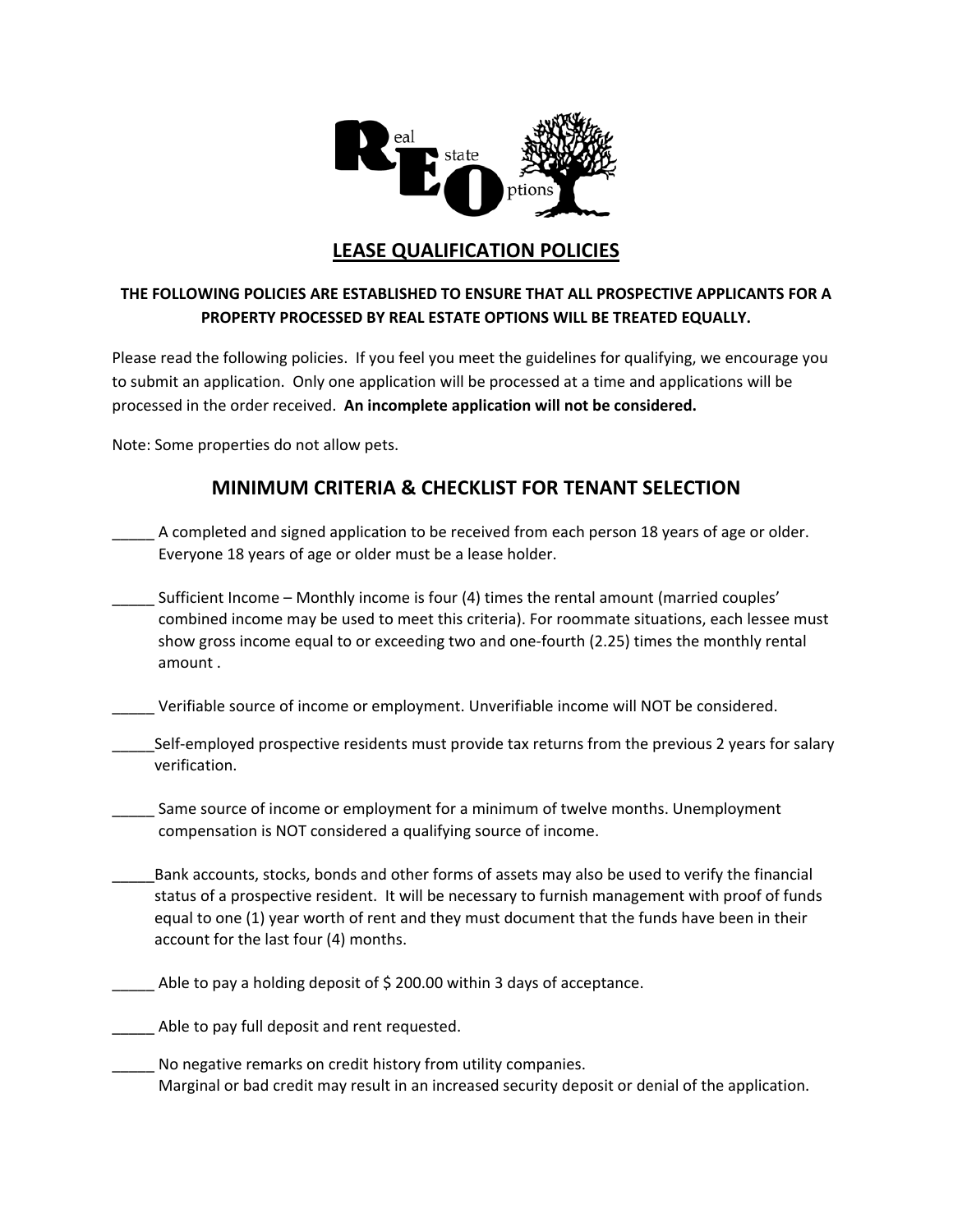- \_\_\_\_\_ No excessive financial obligations more than 20% of income.
- Able to provide six credit references.
- \_\_\_\_\_ On time for showing appointment.
- \_\_\_\_\_ Does not use any offensive language in our presence.
- \_\_\_\_\_ Brought items requested to showing (i.e. identification, application fee, deposit, references).
- \_\_\_\_\_ Fills out application completely and truthfully. Applications will be denied if falsified or missing information.
- \_\_\_\_\_ Resides at current address for minimum of twelve months or can provide two verifiable concurrent years of residency with acceptable rental history. A satisfactory rating on the credit report for a mortgage will serve in lieu of rental history.
- **EXEC** Gave proper notice to previous landlord.
- \_\_\_\_\_ No prior evictions.
- \_\_\_\_\_ No notices of any kind from previous landlord, nor deposit withheld because of property upkeep or non‐payment of rent.
- \_\_\_\_\_ No notices of any kind from previous landlord, neighbor complaints or police reports regarding disturbing the peace.
- No notices of any kind regarding a violation of a previous rental agreement.
- \_\_\_\_\_ Doesn't owe any unpaid balances to previous landlords.
- \_\_\_\_\_ Those with pets ‐ able to provide proof of license, tags, shots, references & insurance.
- \_\_\_\_\_ No nuisance code violations nor health or safety hazards present at applicant's current residence.
- A GOVERNMENT ISSUED PHOTO ID BY EVERYONE 18 YEARS OF AGE OR OLDER MUST BE PROVIDED AT THE TIME THE RENTAL AGREEMENT IS SIGNED.
- Able to put utilities in your name that you will be responsible for at the rental you are applying for. Utilities to be transferred into your name for the date you are moving in, as soon as a move-in date has been determined.
- \_\_\_\_\_ Has no recent criminal history. Management reserves the right to deny residency and occupancy for any criminal activity at their discretion. Guarantors / co-signers cannot be used as a substitute for this requirement.

\_\_\_\_\_ Able to verify all above criteria.